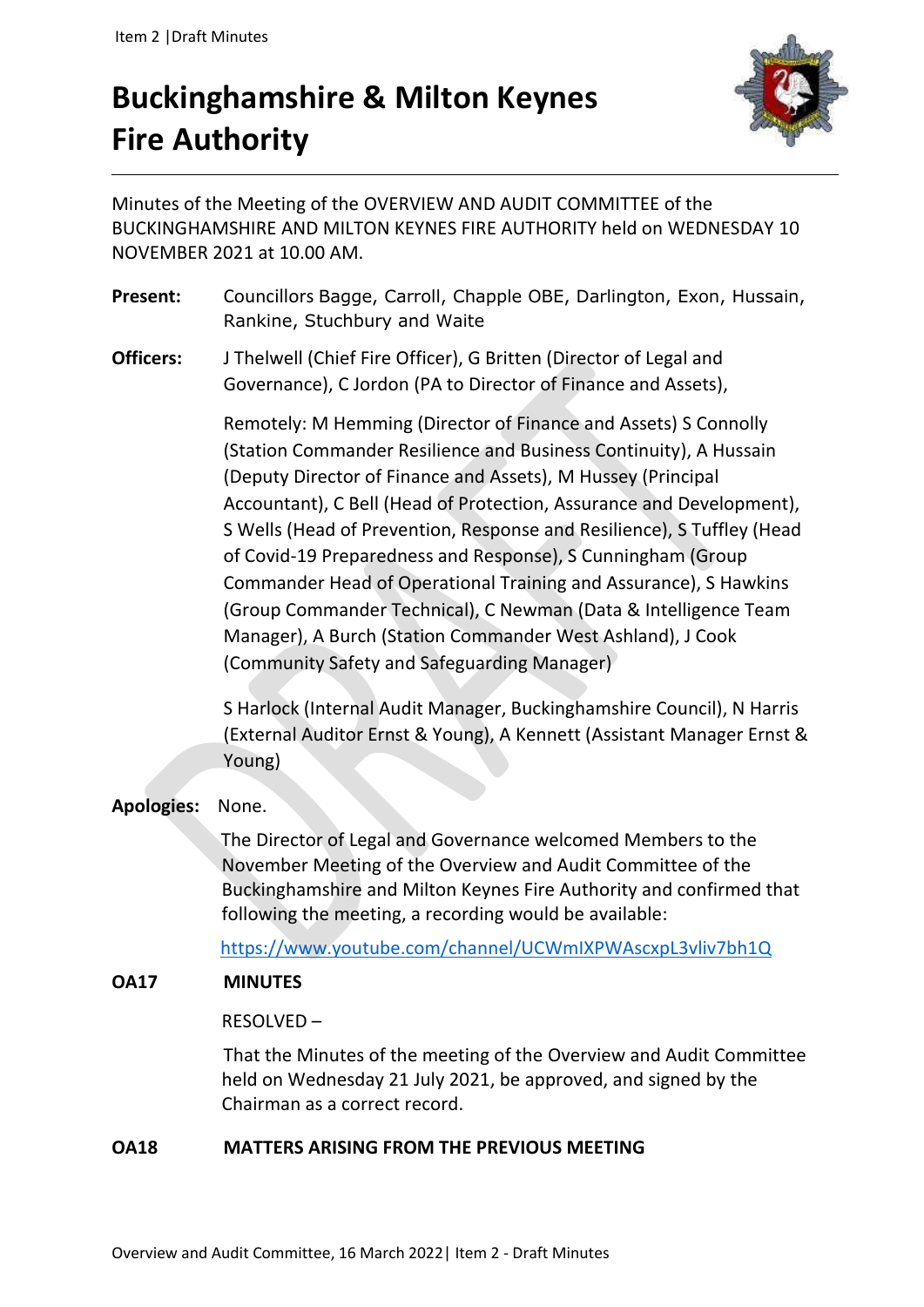In respect of Minute OA11 – Corporate Risk Update and environmental risk – the Chairman directed Members to Agenda Item 12 (Climate Action Plan).

#### **OA19 DISCLOSURE OF INTERESTS**

There were no disclosures of interest.

# **OA20 RIPA POLICY (MINUTE OA39 – 090316)**

The Director of Legal and Governance advised Members that the Authority was the enforcing authority under the Regulation Investigatory Powers Act 2000 and confirmed that in the last reporting period no convert surveillance had been undertaken.

## RESOLVED –

To note that there had been no covert surveillance conducted by officers since the last meeting of the Committee.

# **OA21 CORPORATE RISK MANAGEMENT**

The Station Commander for Resilience and Business Continuity presented the report and confirmed that the Risk Register had been reviewed regularly by the Performance Monitoring Board, and updated by the Strategic Management Board, most recently on the 19 October 2021.

Changes to the Risk Register since the last meeting included transfer of the EU transition risk from the Corporate Risk Register to the Prevention, Response and Resilience Risk Register, which would be monitored by officers as agreed by the Committee in July. A Climate Change Action Plan had been prepared and would be discussed later which sets out how the Authority would respond to climate change.

There had been no changes to the remaining risk scores and associated rag status since the last meeting. Updates on the status of all the risks had been explained and the relevant risk owner had added information when required.

The staff availability risk had been updated to include the upcoming firefighter recruitment initiative to employ between 15 to 18 new firefighters. The potential impact of the government's increase of National Insurance costs and the impending comprehensive spending review, had been added to the funding and savings risk.

Viruses and malware remained a potent risk to information systems due to the increase in the number of attacks on high profile companies. Staff had been reminded of the mandatory e-training packages. The resurgence of Covid-19 still remained a risk and was reviewed regularly. Covid-19 controls were in place in all premises and staff absence due to Covid-19, remained low.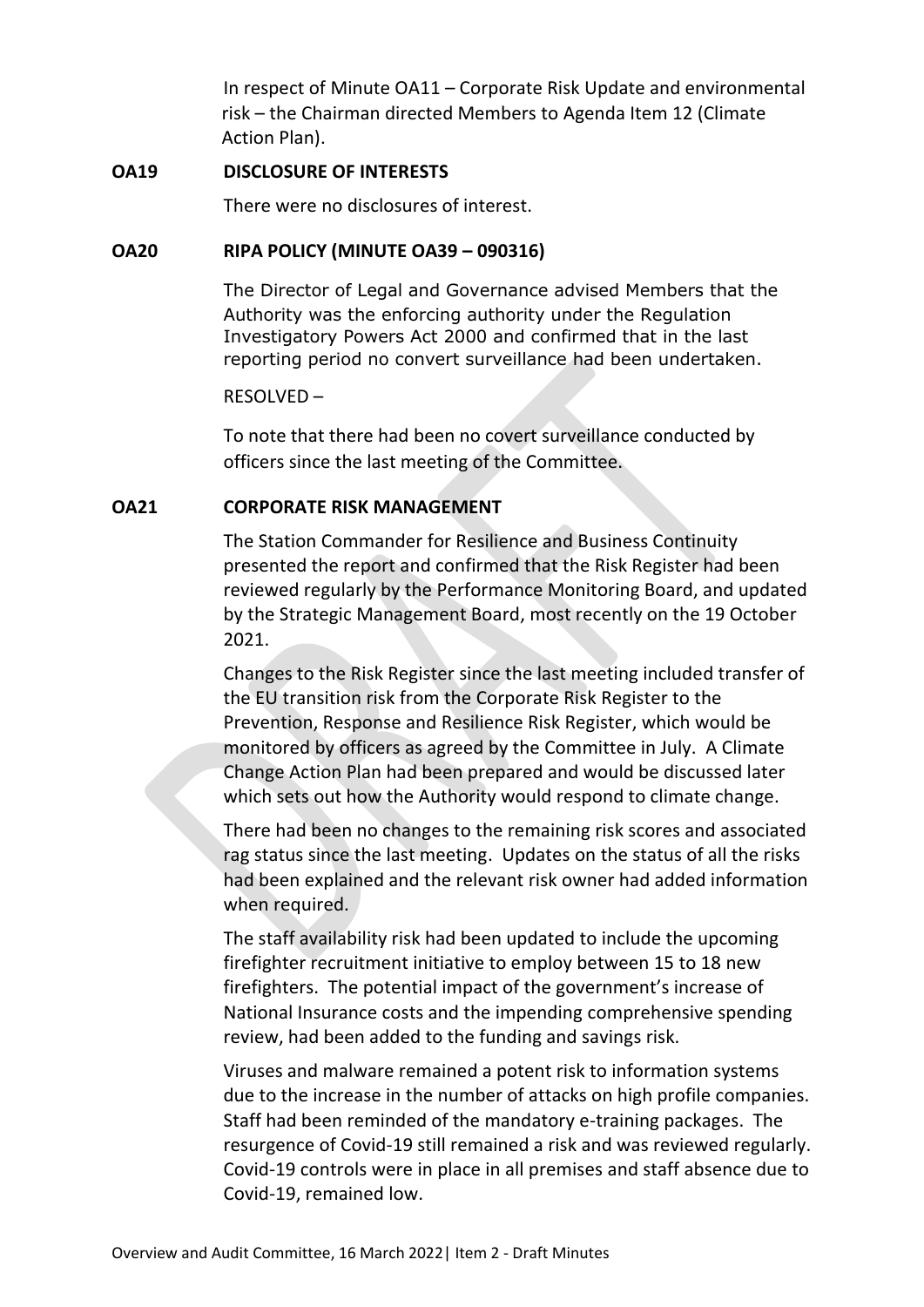The McCloud/Sargent detriment case still posed a risk. A mutually acceptable agreement regarding the handling of the immediate detriment had been agreed by the LGA and FBU. A report would be going to the Executive Committee Meeting on the 17 November which outlined the situation.

A Member asked if Covid-19 had affected recruitment and the staffing and operations of appliances. The Head of Prevention, Response and Resilience confirmed that Covid-19 had created challenges, but the Service had responded to all incidents effectively. Going forward, the Service was looking to recruit 15 to 18 new firefighters to enhance operational staff numbers.

A question was raised regarding the funding of pensions and the effect on budgets. The Director of Finance and Assets informed Members that Firefighter pensions were funded differently from many other schemes. The Authority would pay the pension and receive a top-up grant of 80% of the net costs, and then receive 20% at the end of the year for the remaining amount. The budget would not be affected but the flow of cash would need to be monitored by the treasury team.

A Member asked if there were plans for 'normal' working and training to be reintroduced. The Head of Covid-19 Preparedness and Response confirmed that this had been discussed recently, but due to the onset of autumn and winter, the high rates locally, and the potential of new variants, caution was still required.

A Member asked why the Service was employing 15 - 18 firefighters and not a set number. The Head of Prevention, Response and Resilience explained that at present the exact number of firefighters who may retire/leave was uncertain, and this range gave the Service some flexibility.

A Member asked if a risk should be added regarding the potential for the Authority to come under the Police and Crime Commissioner and should the Authority not be working through potential risks now. The Chief Fire Officer explained that a White Paper was imminent, but this had been the case for the past 12 months. Following the White Paper, the Authority would respond to the consultation, and if legislation were passed, the Authority would move to prepare for changes. All Group Leaders had been briefed regarding the current position, and Chief Fire Officers from other Services who now come under a Police and Crime Commissioner had spoken to the senior management team about the experience.

Members discussed the risk and agreed it was too early to add to the risk map.

A Member asked about the uptake rate of the Covid-19 vaccination. The Head of Covid-19 Preparedness and Response informed the Committee that data had not been collected regarding the vaccination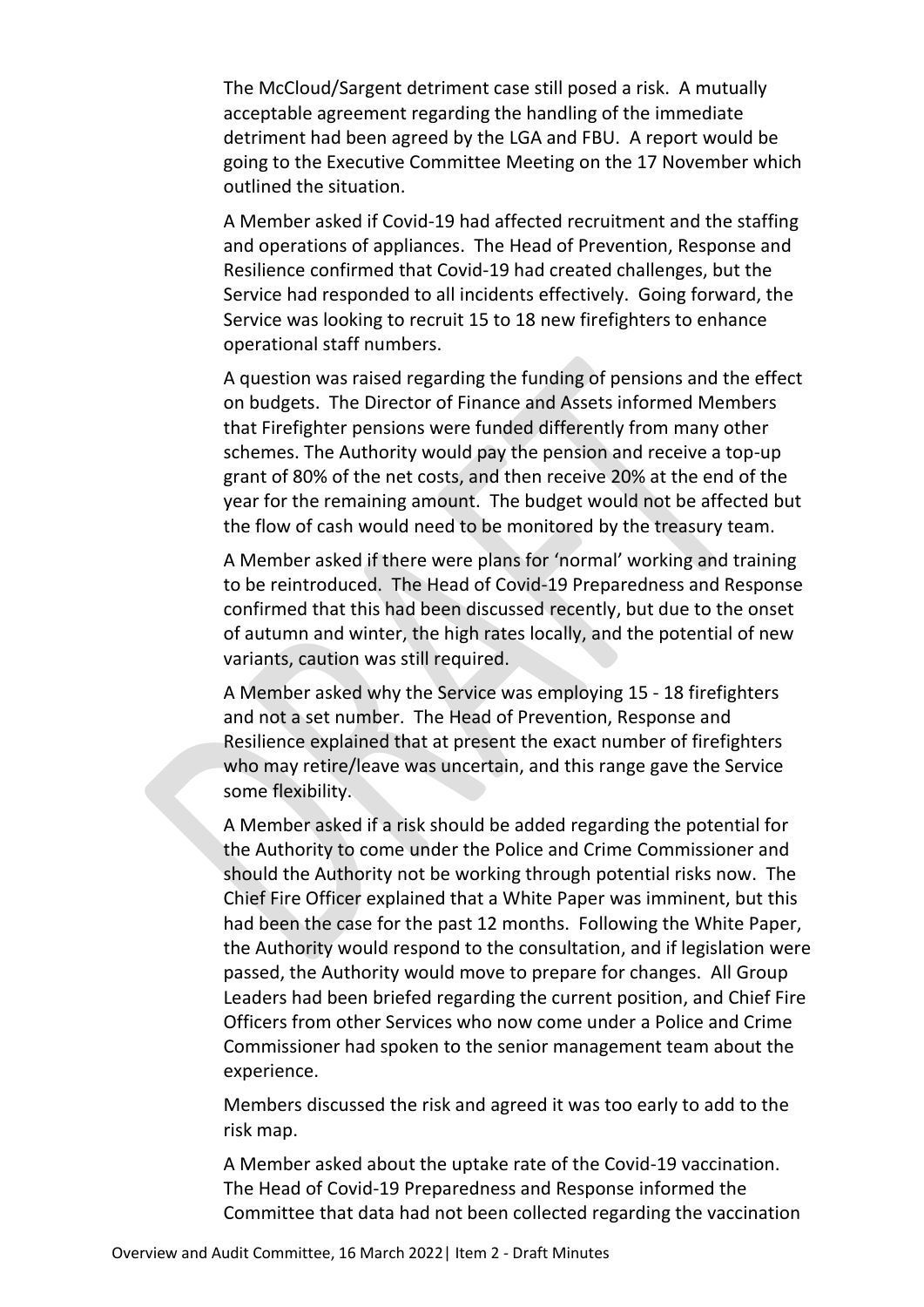uptake, but he was confident that it was quite high. He emphasised that well embedded welfare arrangements were in place to deal with Covid-19.

A Member asked about the recruitment process and if standards were being maintained. The Head of Prevention, Response and Resilience confirmed that standards would not be lowered during the process. More people would be tested and interviewed than required to cover dropouts. It was hoped that moving forward, the Service could create a pool of people that could be invited back, as vacancies arise.

#### RESOLVED –

1. That the status on identified corporate risks at Annex C be reviewed and approved.

2. That comments be provided to officers for consideration and attention in future updates/reports.

#### **OA22 AUDIT RESULTS REPORT 2020/21**

The External Audit Manager gave Members a verbal update regarding the external audit and preparation for the 2020/21 accounts. He thanked officers for the work that had been carried out in preparation for the audit.

The External Audit Manager explained that a draft copy of the external report had been drawn up, but a number of issues were still outstanding. It was intended that the audit would be completed by the 8 December 2021 in time for the Fire Authority meeting.

Based on procedures to date, it was anticipated that an unqualified option on both the financial statements, and reporting that no significant weaknesses in value for money would be found. One area for concern was valuing of the sale of Great Holm Fire Station. It was valued at a fair price, but this does not include the costs to sell in the financial statements. The estimated difference was £55,000. Another area of concern was the valuation of the Blue Light Hub and this needs to be reviewed. The final assurance letter from Grant Thornton regarding the Local Government Pension held by Buckinghamshire Council was also still outstanding.

# **OA23 INTERNAL AUDIT REPORT – UPDATE ON PROGRESS OF AUDIT RECOMMENDATIONS**

The Internal Audit Manager presented the report and explained to Members that there were 63 recommendations still outstanding, and 18 past their due date. Nine outstanding actions related to the Asset Management Audit that was undertaken last year. The auditors would be auditing this area again and looking at process mapping to help to ensure adequate implementation of the findings. Six actions related to the Resource Management System, and at the present time, there was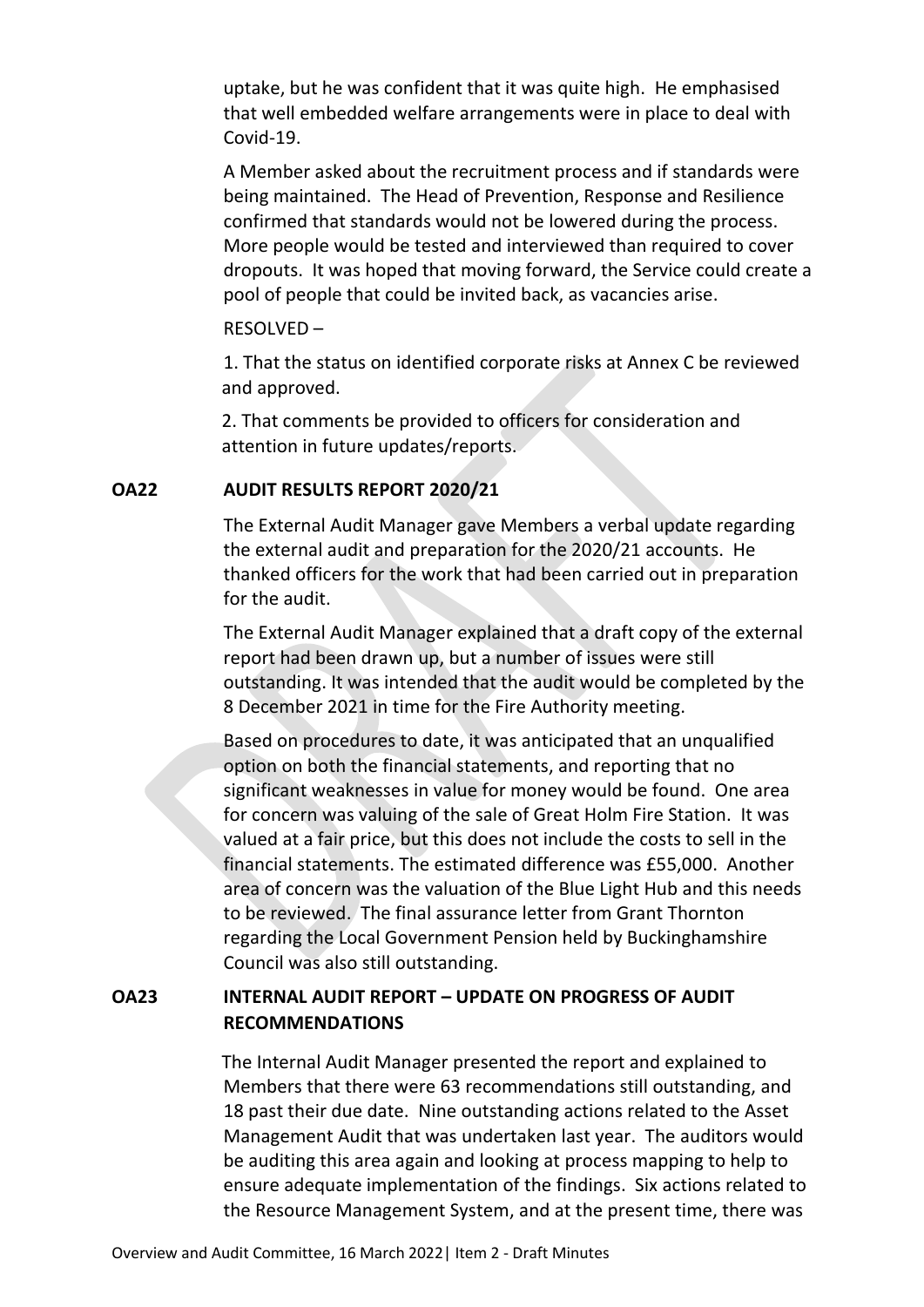no update. A change of personnel had occurred, and these actions had been reallocated.

A Member expressed concern that pieces of equipment could not always be found and the rate in which recommendations were being implemented. The Auditors were asked for assurance that the speed in which the recommendations were being implemented were adequate. The Internal Audit Manager confirmed that one of the reasons for nonimplementation was that the end-to-end processes within the Asset Management system were not in place. Therefore, it was recommended that the Auditors do a process mapping exercise for the whole system to identify any gaps and loopholes which would enable them to give improved assurance.

The Director of Finance and Assets also assured Members that following the process mapping of the Asset Management System, the outstanding recommendations could be implemented with more confidence.

A Member raised concerns over procurement processes and unauthorised accounts being set-up. The Director of Finance and Assets explained that some test accounts had been set-up and not been deactivated. This had been rectified and processes put in place to prevent this happening again.

A Member asked if Red Kite was a reactive system, and if it highlighted when equipment was not scanned. The Director of Finance and Assets explained that Red Kite runs exception reports to show equipment that needs testing and/or missing equipment. Some problems had arisen not due to the software, but the hardware being used. New hand scanners were being tested, which would be more efficient and help to resolve some of the missing equipment issues. The Director of Finance and Assets emphasised that there would always be items that may be in the wrong place after an incident, but these were usually found.

A Member raised concerns about the consequences of not scanning correctly and if a more rigorous management culture was required regarding this issue. The Director of Finance and Assets explained that the Red Kite system was put in place about six years ago, and with the introduction of the new hand scanners, it was a good opportunity to revisit station training and knowledge of Red Kite.

A Member felt that an information sheet on Red Kite would be useful. The Director of Finance and Assets confirmed that it was possible, and it would be prepared for the next Committee meeting

#### RESOLVED –

That the progress on implementation of recommendations be noted.

# **OA24 INTERNAL AUDIT REPORT – UPDATE ON THE 2021/22 ANNUAL AUDIT PLAN**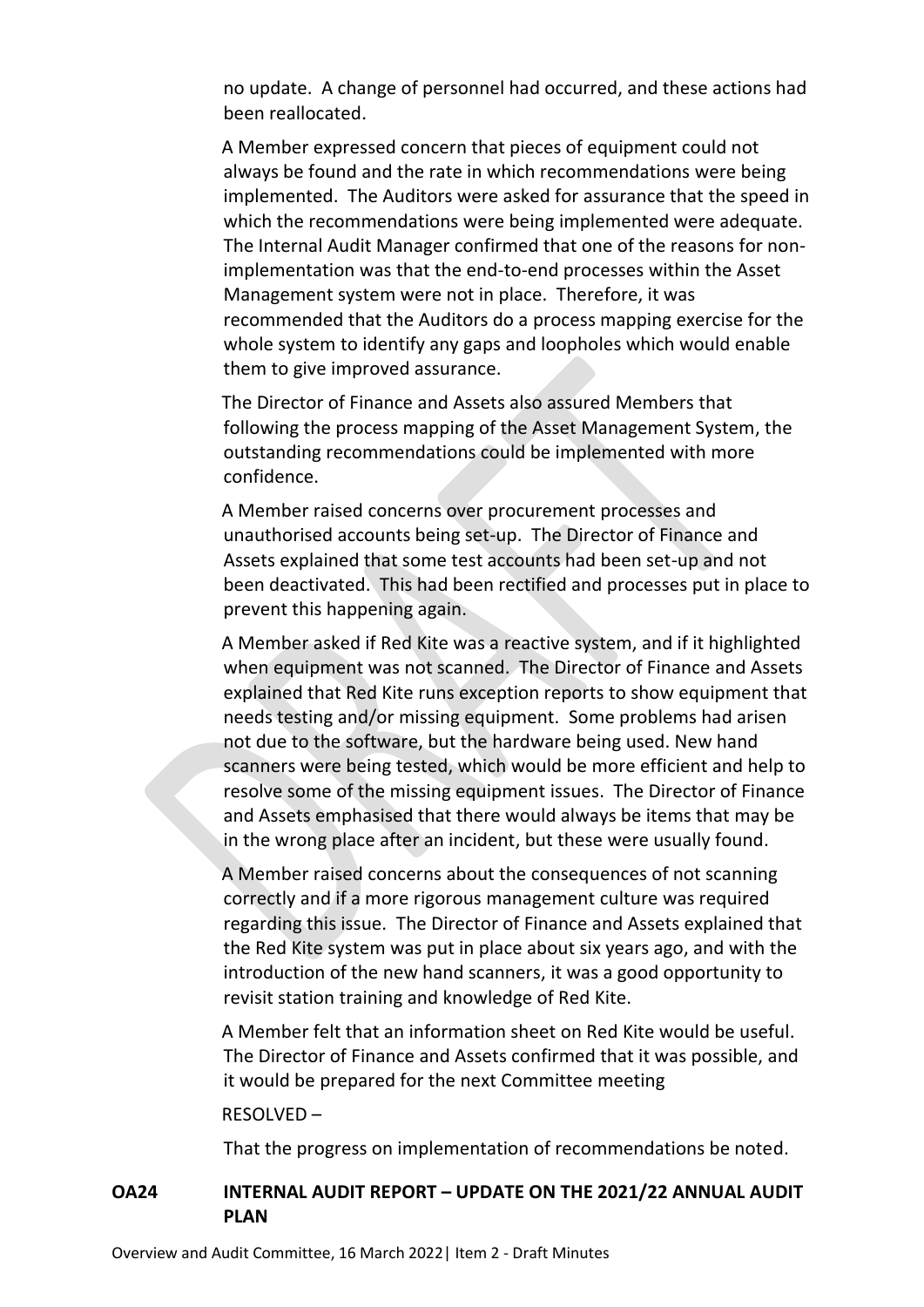The Internal Audit Manager updated the Committee on the current Audit Plan for this financial year and confirmed that draft reports were being written for Human Resources People Management, and the Blue Light Hub – Post Evaluation and Programme Management and would be available at the next Committee meeting. Draft terms had been agreed for the Asset Management System – Process Mapping and the Procurement Audit. The Core Financial Controls, HR/Payroll Mapping Audits were due to start in January 2022.

RESOLVED –

That Members note the progress on the Annual Internal Audit Plan

# **OA25 APPOINTMENT OF EXTERNAL AUDITORS**

The Director of Finance and Assets advised Members that the current agreement with Public Sector Audit Appointments (PSAA) would expire in 2023 and a decision was required as to whether the Authority opt into another national agreement or appoint its own auditors locally.

The Director of Finance and Assets highlighted that problems had arisen over the last few years regarding external audits, but these were industry wide, and not just with the current auditors, so would not be solved with appointing external auditors locally. By opting for a national agreement, the Authority would get a collective procurement process which would reduce costs and give added support from the PSAA.

# RESOLVED –

That the Authority be recommended to accept Public Sector Audit Appointments' invitation to opt into the sector-led option for the appointment of external auditors to principal local government and police bodies for five financial years from 1 April 2023.

# **OA26 CLIMATE ACTION PLAN**

The Director of Finance and Assets advised Members that following the debate at the last Committee meeting, a Climate Action Plan had been written to help put a framework in place. The plan was not the final answer, but a starting point to embed within the organisation, the question of the environment, and our impact on it. The report looked at the adaptation and mitigation of the plan within the organisation.

The Plan also showed actions that the Authority had already implemented, for example, the introduction of electric cars and the use of advanced heating systems at the Blue Light Hub.

A Member raised concerns that there was nothing in the report regarding affordability and performance tests of equipment. The Director of Finance and Assets agreed that going forward equipment did need to meet the two criteria mentioned, and the plan was to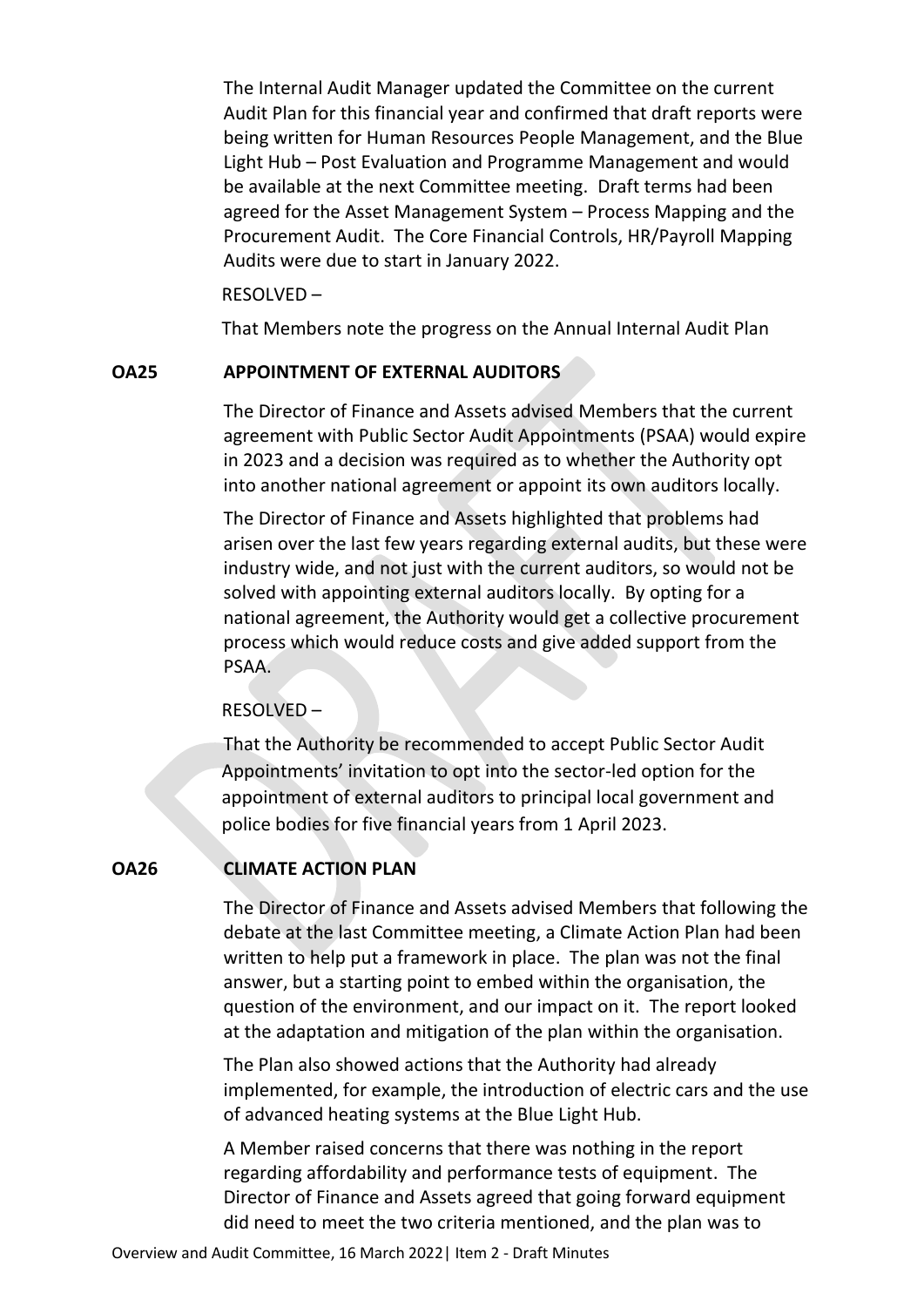embed the cost considerations and performance within strategies for different departments.

A Member expressed concern about the amount of printed paper that was generated for meetings and Members could opt to receive papers electronically. The Director of Legal and Governance informed Members that if they wished to receive electronic copies instead, Members could provide their consent to this in writing, otherwise, Committee papers would continue to be printed and sent to Members.

A Member questioned the name of the plan and thought it would be better to call it the Environment Plan due to the amount of diversity of issues within the plan. A debate followed, and it was suggested the plan be renamed the Environment and Climate Action Plan.

It being moved and seconded it was resolved that the draft Climate Action Plan be re-named the Environment and Climate Action Plan.

#### RESOLVED –

- 1. That the Environment and Climate Action Plan be recommended to the Authority for approval;
- 2. That the Authority be recommended to nominate and appoint a Lead Member for climate change.

# **OA27 2020/21 COMPLIMENTS, CONCERNS AND COMPLAINTS**

The Director of Legal and Governance informed Members that the report was brought to the meeting in the interest of transparency, to demonstrate that the Service treats expressions of dissatisfaction seriously, and as a learning organisation, will investigate and where necessary, take corrective action.

The level of complaints remained virtually the same over the last reporting period. It was harder to ensure that compliments were captured centrally as compliments come through different media and an array of channels.

The report is in the standard format as presented over the previous 3 years; and has been approved by the Lead Member for People, Equality and Diversity and Assurance for submission to this Committee.

Members were directed to the overview of feedback from the 'After the Incident Survey', which was a questionnaire posted to members of the public who have experienced an emergency incident either in the home, or in non-domestic settings such as workplaces, retail premises or public buildings.

It was explained that responses could be returned either using a freepost facility or online; but respondents tended to favour the paperbased freepost method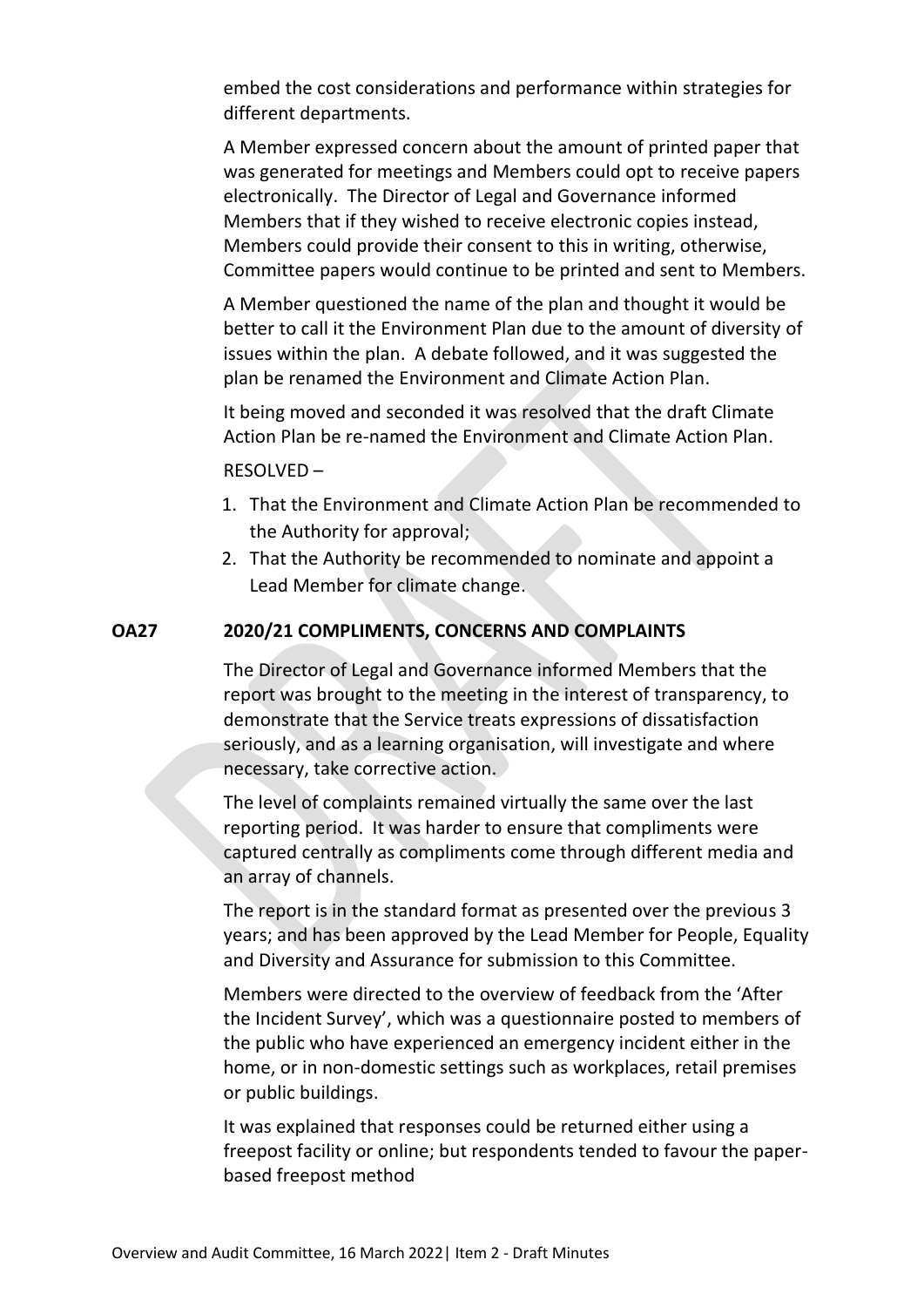Overall satisfaction with emergency response had remained high in both the domestic and non-domestic survey findings over the threeyear period shown in the tables. In addition to asking respondents to rate our services, the questionnaires also provided an opportunity to provide qualitative feedback and a representative flavour of these were included in the report.

It was explained that the survey responses were collected and processed by Opinion Research Services, an independent social research practice, which provided a detailed annual report of the survey findings which was reviewed by the internal Performance Monitoring Board and used by officers to identify service improvement opportunities.

A Members raised concerns about the spike in staff conduct complaints 2020/21 and asked if there was a link with Covid-19, for example, not wearing masks. The Director of Legal and Governance did not have details about the complaints, but perhaps with the current situation, people's levels of tolerance was less. The Director of Legal and Governance undertook to look at the background data and to provide a response to the Member.

RESOLVED –

That the report be noted.

#### **OA28 2020/21 ANNUAL PERFORMANCE MONITORING REPORT**

The Data and Intelligence Team Manager advised Members that this year's report needed to be scrutinised differently due to the impact of Covid-19 as people's behaviour changed and it was difficult to attribute declining figures directly to things the Service had done. The number of domestic incidents were down but call outs to "special service instances" had increased as work with partner agencies increased.

A Member asked where figures relating to non-fire incidents i.e. flooding could be found, and if the Service had received more non-fire callouts due to winter pressure on South Central Ambulance Service (SCAS). The Data and Intelligence Team Manager confirmed that the non-fire incidents were recorded on page 22 of the report but recording of flooding was difficult as it was monitored centrally. A recorded flooding incident could be anything from a tap being left on, to an environmental flood, so the flooding figures were probably the least accurate. The Service was lobbying government to revise how flooding was recorded, but at the present officers had to look at every flooding incident manually.

The Chief Fire Officer confirmed that during the past 12 months, some firefighters had been seconded to SCAS to help with their additional work. Co-responder cars were also available and were used in conjunction with SCAS.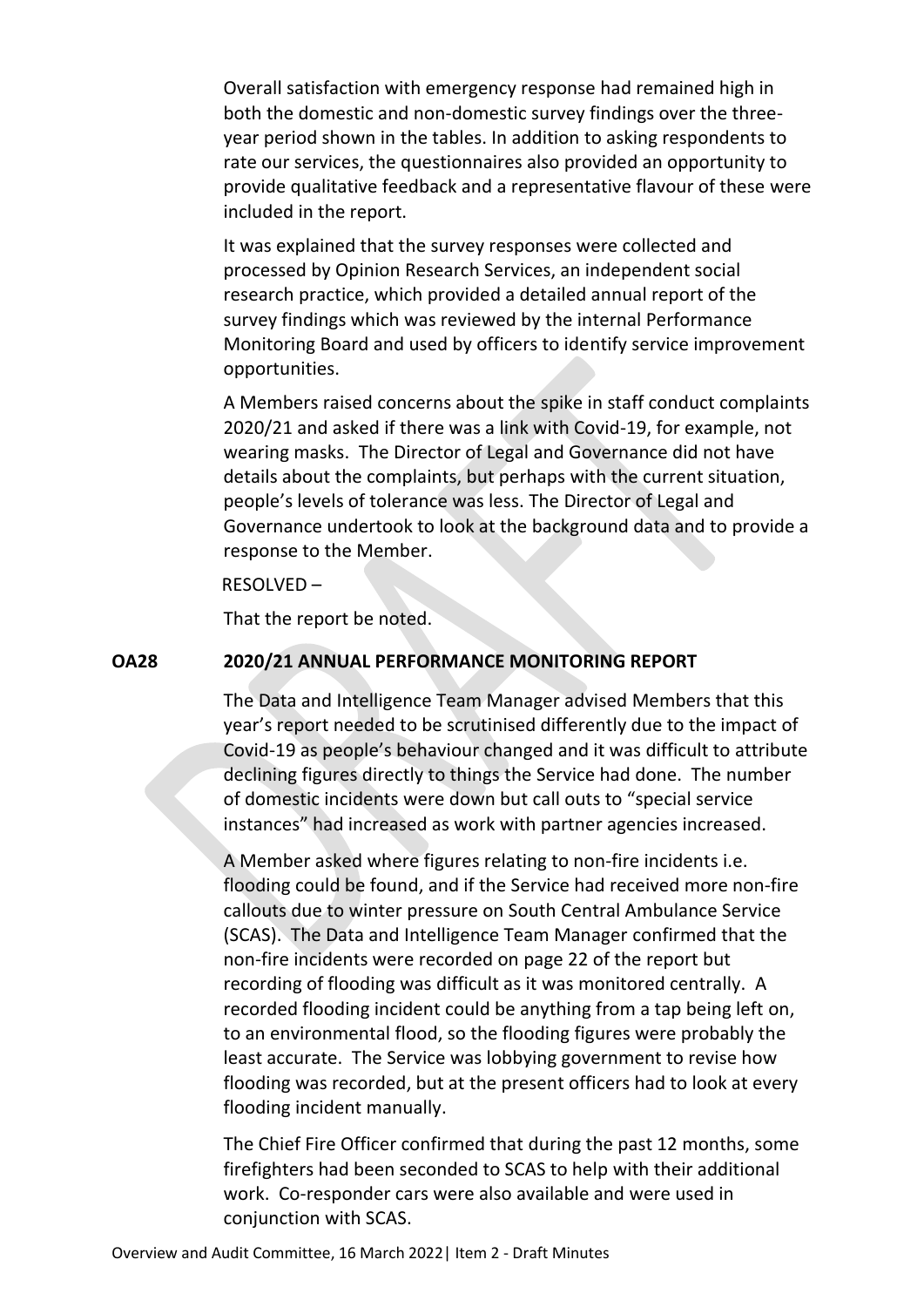A Member asked about attendance times in Milton Keynes since the opening of the Blue Light Hub (BLH). The Data and Intelligence Team Manager confirmed that work was being carried out to investigate responses times, but it was difficult to compare figures as the BLH opened during the pandemic. A report would be going to the Chief Fire Officer shortly and the data could then be shared.

#### RESOLVED –

That the outturn performance against the outcome measures specified in the Corporate Plan 2020-25 be noted.

#### **OA29 OPERATIONAL ASSURANCE IMPROVEMENT PLAN**

The Group Commander presented the report and gave a brief outline of the purpose of the Operational Assurance Improvement Plan (OAIP) and how the report was monitored and updated. The Service recently held a number of high-rise exercises and recommendations arising from these exercises were currently being actioned.

A Member asked in the light of the Kerslake Report, how was the Service working with multi-agencies and preparing for incidents. The Group Commander confirmed that the Service was running multi agency exercises at the Fire Service College on a regular basis and through the Joint Emergency Services, had been training with SCAS and Thames Valley Police.

#### RESOLVED –

That the progress made against each improvement detailed within the updated OAIP is noted.

#### **OA30 GRENFELL INFRASTRUCTURE UPDATE (OCTOBER 2021)**

The Group Commander introduced the update and informed Members that the report was in response to the formal recommendations made by the Grenfell Tower Inquiry Phase 1 Report published on 30 October 2019.

The report highlighted the Service's collaborative approach both internally and externally and demonstrated that all departments were contributing to the work in order to meet the recommendations as part of the improvement plan. The central support funding being made available to the fire service was outlined in the report.

The Authority had been working with local authorities and other fire and rescue services to carry out regular exercises so assuring its exercise programme. A large-scale high-rise exercise was planned for January 2022 and would show a joint approach to major high rise incidents.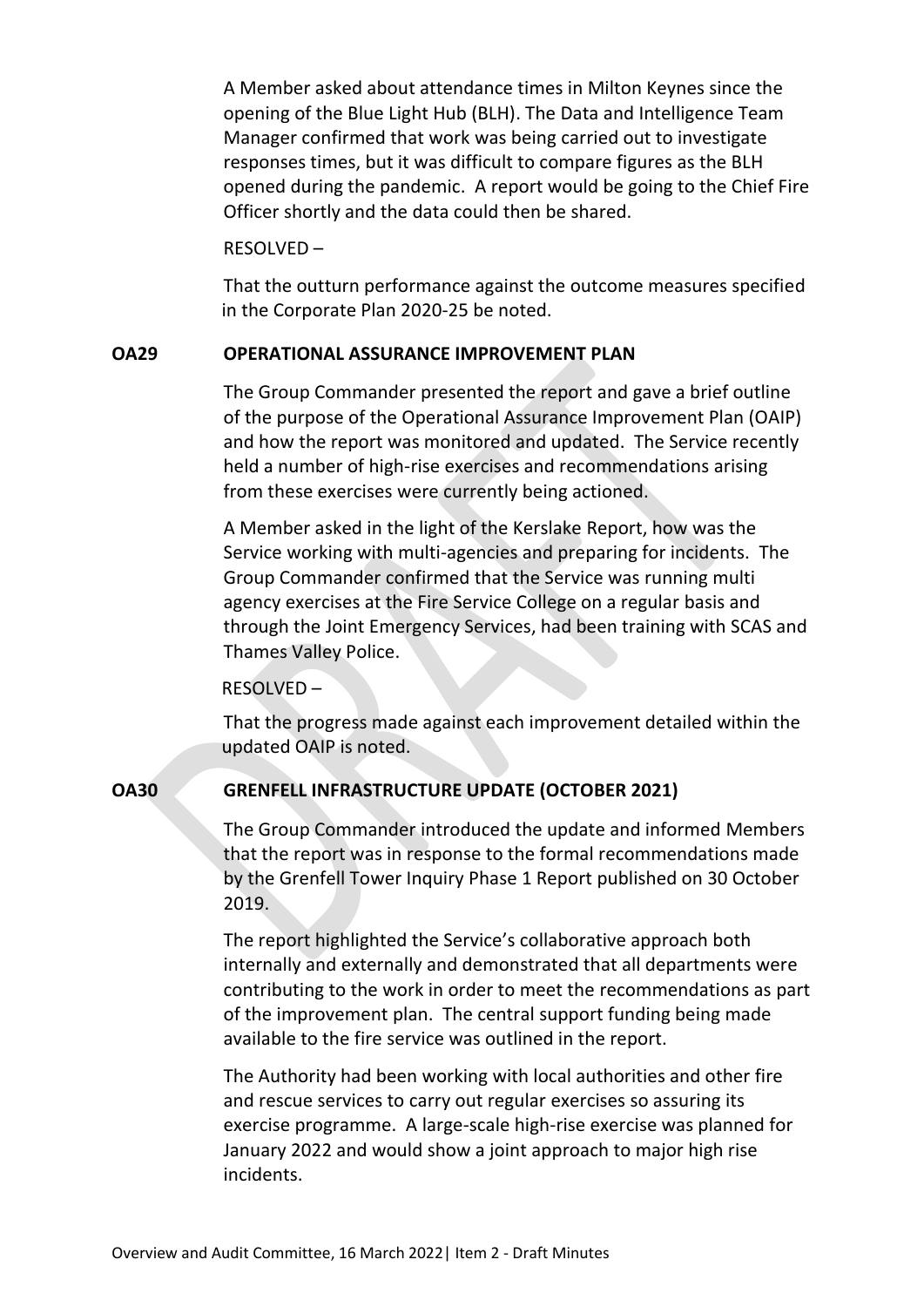A Member put on record that they would be taking part in the exercise in January 2022 and expressed thanks for the way all parties had worked together.

A question was raised regarding whether people should evacuate or stay in place in the event of a fire in a high rise flat. The Group Commander confirmed that this question had been reviewed as part of the ongoing review of all high-rise buildings. The Service had reviewed cladding on buildings and evacuation strategies and had considered events within an operational context. At present, the Service was looking at simultaneous evacuation, and depending on the situation, would inform residents that they were expecting to evacuate the building completely. Buildings were being reassessed on a regular basis as the removal of cladding begins and situations change. Simultaneous evacuation was a complex process and the exercise in January 2022 would help the Service gain a better understanding of it. The advice to high rise tenants would be on going and reviewed on a regular bases as more knowledge was gained.

#### RESOLVED –

That the report be noted.

#### **OA31 PREVENTION EVALUATION – PHASE ONE REPORT 2021**

The Community Safety and Safeguarding Manager introduced the report and explained to Members that following completion of the first inspection round of fire and rescue services, HMICFRS's 2019 report identified 11 areas for improvement, including two for prevention. Firstly the Service should evaluate its prevention work so it understands the benefits better, and secondly the Service should understand the reasons for its reducing number of prevention visits and consider how it could better target those who were most at risk of fire.

In July 2020, an evaluation of prevention activity was commenced which utilised the Viable Systems Methodology. Information was collected from all tiers of Service personnel, through engagement with relevant partners including both Buckinghamshire and Milton Keynes Councils. The pandemic undoubtedly caused an impact on progressing the evaluation throughout 2020/21 with work being paused to enable capacity to be diverted to assist with the Service's Covid-19 commitments in both the response and recovery phase.

During the second round of inspection of the Service in Summer 2021, HMICFRS identified that limited progress had been made against the prevention area for improvement. This formed the basis for the three recommendations being issued by letter in August 2021. As the Service had entered the business-as-usual period following the pandemic response, work on the Prevention Evaluation was reinvigorated, the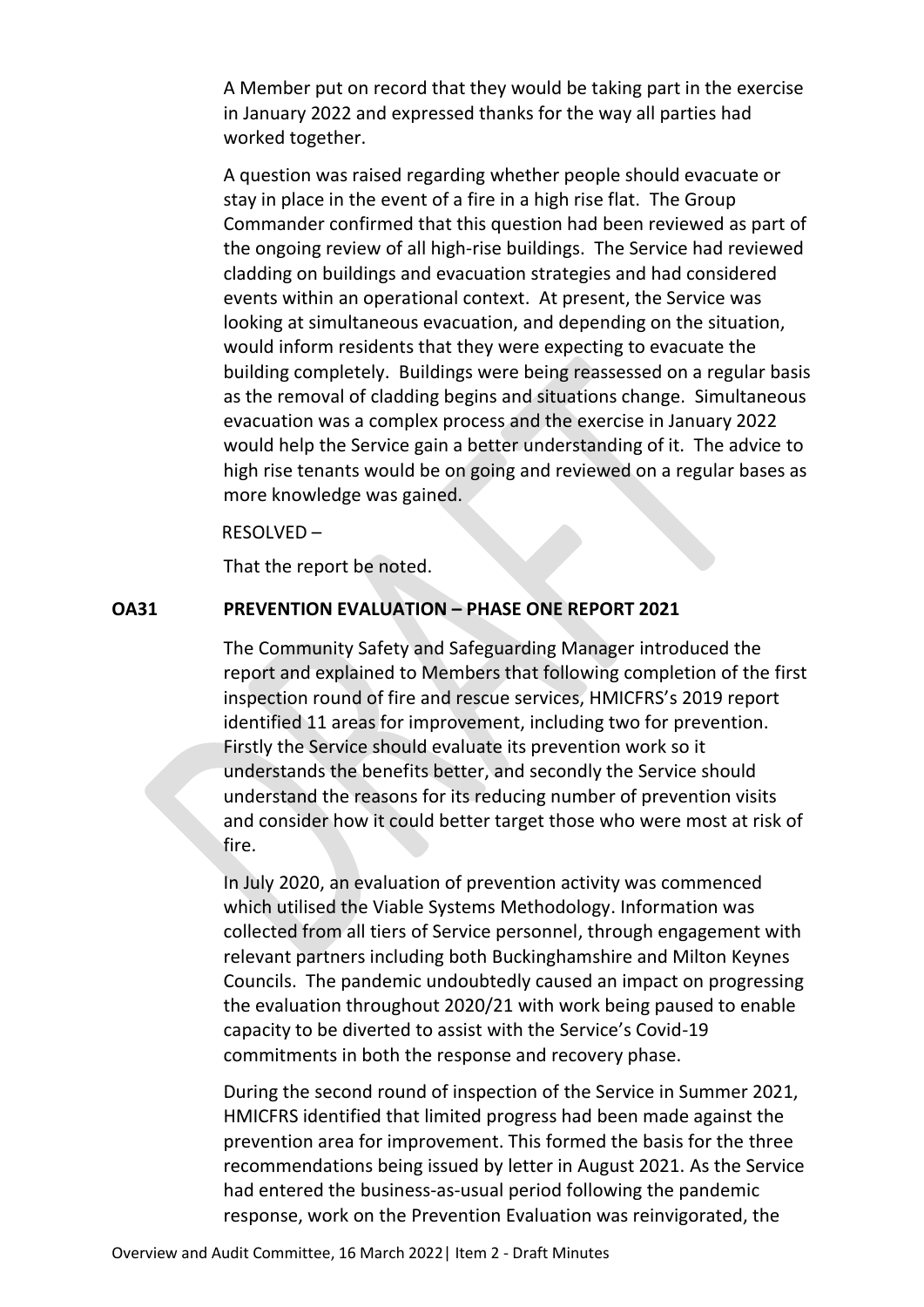Prevention Evaluation finalised, and its findings made ready to progress. The Station Commander, West Ashland, explained to Members the methodology behind the evaluation of the Service's current prevention activity.

The Prevention Improvement Plan developed encompasses the prevention evaluation recommendations, HMICFRS recommendations and the Prevention Standard (July 27) requirements, including National Operational Guidance. These three strategic drivers lead to the 60 recommendations within the Prevention Improvement Plan.

Work was now in progress to develop these recommendations, and the actions identified, to address them into a project plan which would progress through necessary governance. Some of the timescales for which will be determined by external workstreams from the Central Program Office of the NFCC. For example, the imminent release of the National Prevention Strategy, a standard approach to evaluating activity and a workforce competence profile.

Learning had already been undertaken by prevention management addressing areas within the evaluation and improvement plan, including funding agreed by the Authority to establish several new prevention posts; service delivery area profiles developed to provide information on community risk; and incident demands/trends and benchmarking to assist in the comparison between Service areas and national statistics. A targeted programme of knowledge acquisition for operational staff, Service Delivery area profiles to provide information on community risk and incident demands/trends and benchmarking to assist in the comparison between Service areas and national statistics and planning meetings linked to the first phase of the evaluation were now integral to driving the prevention agenda forward and address priority prevention objectives bespoke to Service area requirements.

#### RESOLVED –

1. That the evaluation report be noted.

2. That the recommendations to secure long-term improvements to the Prevention function in Buckinghamshire Fire & Rescue Service (BFRS) be endorsed.

# **OA32 HER MAJESTY'S INSPECTORATE OF CONSTABULARY AND FIRE AND RESCUE SERVICES (HMICFRS) – BUCKINGHAMSHIRE FIRE AND RESCUE SERVICE (BFRS) IMPROVEMENT PLAN UPDATE**

Overview and Audit Committee, 16 March 2022| Item 2 - Draft Minutes The Head of Covid-19 Preparedness and Response advised Members that the HMICFRS Improvement Plan would be presented regularly to this Committee. Many of the actions had now turned green as the Service moved into a business-as-usual phase following lockdown last year. There were still workstreams that remained amber, particularly in the efficiency areas. The financial position had not significantly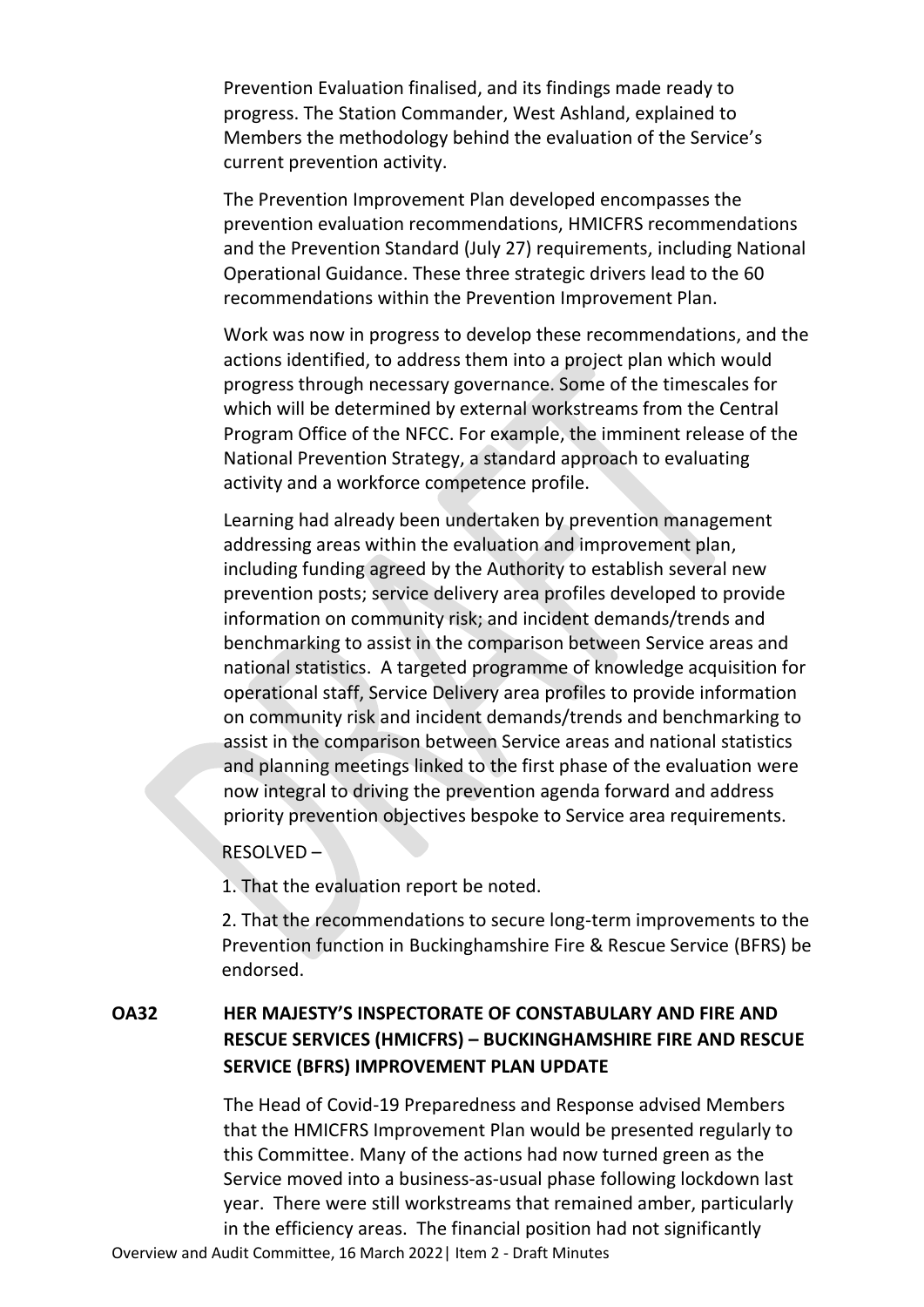improved since the last Inspection. The prevention capacity was being addressed with ongoing recruitment.

Following the round two Inspection in August 2021, a letter was issued raising concerns about prevention activity not being sufficiently high priority for the Service, and not adequately identifying those most at risk of fire. This had resulted in three new recommendations, which covered defining levels of risk, revision of the prevention strategy and a review of systems and process for dealing with referrals from partner agencies. Members could be assured that the recommendations had been acknowledged and a reply was sent to MHI Matt Parr addressing the recommendations before the deadline.

The substance of the recommendations was not a surprise, as Members have just heard from the previous presentation, a lot of work had been carried out evaluating the prevention team, but implementation had been delayed due to the pandemic response.

The next update of the plan would be a complete refresh following the publication of the round two inspection report, which was due to be published in December 2021. Any outstanding actions from the current report would either be removed or carried over to the second report plan.

#### RESOLVED –

That the Committee note current progress against the HMICFRS BFRS Improvement Plan.

# **OA33 TREASURY MANAGEMENT PERFORMANCE 2021/22 - QUARTER 2**

The Principal Accountant presented the report and informed Members that the return on investments for 2021/22 was £5k up on budget. The forecast for the rest of the year was projected to be £32k, which would achieve the budget set for the year.

At present the Authority had £19M invested in various counterparties including banks, building societies, money market funds and current accounts. It was anticipated that by the end of the financial year, the Authority would have £14 million invested. The reason for the deduction through quarters three and four was due to maturing deals that happen monthly and would be used to meet short-term expense requirements.

The Authority was due to make a loan repayment in May 2022 of £620k, cash would be available for the repayment. The repayment did not impact on revenue budgets.

The budget for Treasury Management was set at £30k in February 2021 and there were no plans to increase it for 2022/23. This was due to the Bank of England keeping the interest base rate at 0.10%. Officers